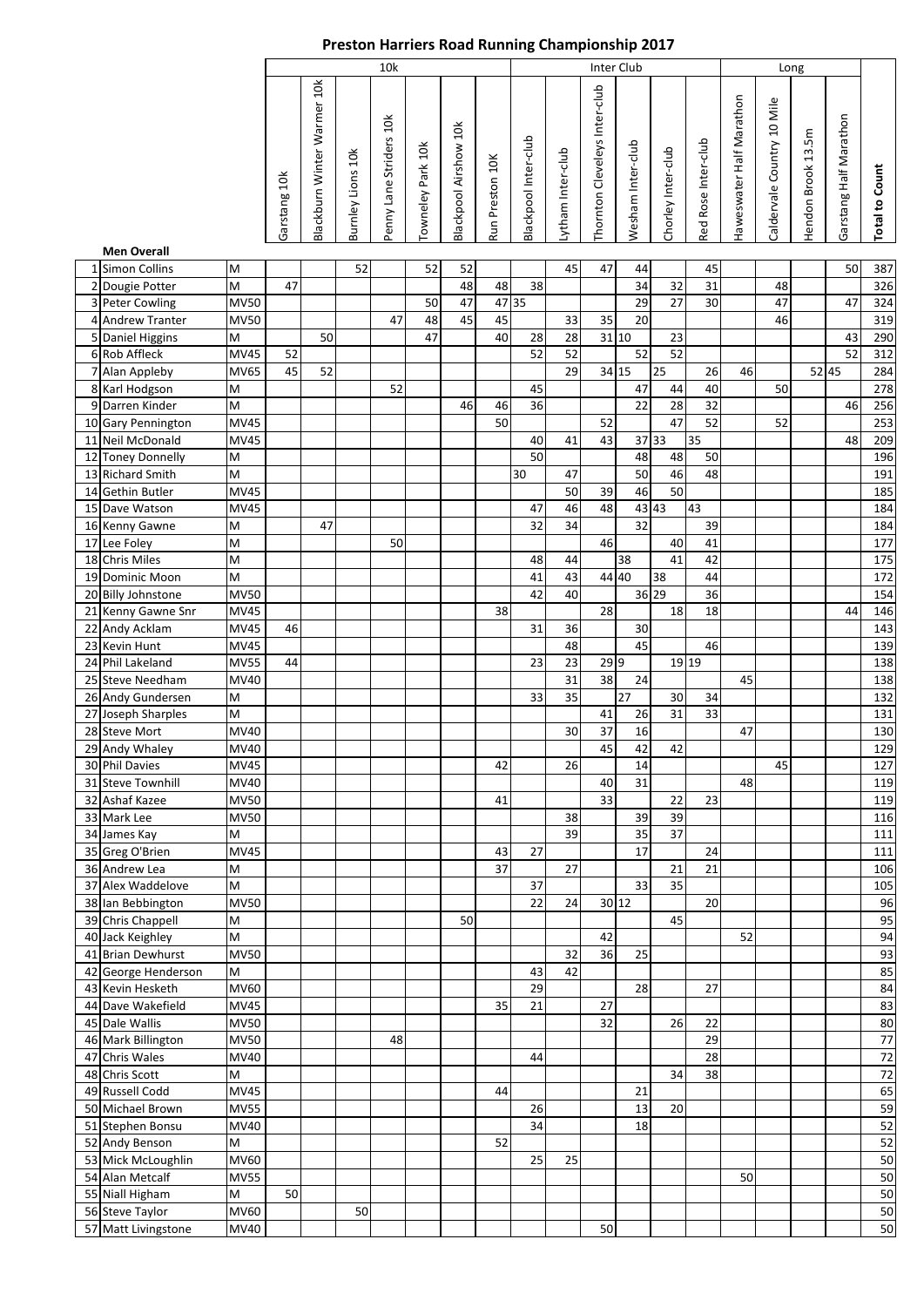|                      |             |              | 10k                         |                          |                         |                   |                       |                 |                      |                   |                               | Inter Club        |                    |                     |                          |                            |                    |                        |                       |
|----------------------|-------------|--------------|-----------------------------|--------------------------|-------------------------|-------------------|-----------------------|-----------------|----------------------|-------------------|-------------------------------|-------------------|--------------------|---------------------|--------------------------|----------------------------|--------------------|------------------------|-----------------------|
|                      |             | Garstang 10k | Blackburn Winter Warmer 10k | <b>Burnley Lions 10k</b> | Penny Lane Striders 10k | Towneley Park 10k | Blackpool Airshow 10k | Run Preston 10K | Blackpool Inter-club | Lytham Inter-club | Thornton Cleveleys Inter-club | Wesham Inter-club | Chorley Inter-club | Red Rose Inter-club | Haweswater Half Marathon | Caldervale Country 10 Mile | Hendon Brook 13.5m | Garstang Half Marathon | <b>Total to Count</b> |
| 58 Michael Brennand  | <b>MV50</b> |              | 48                          |                          |                         |                   |                       |                 |                      |                   |                               |                   |                    |                     |                          |                            |                    |                        | 48                    |
| 59 Oliver Heaton     | M           | 48           |                             |                          |                         |                   |                       |                 |                      |                   |                               |                   |                    |                     |                          |                            |                    |                        | 48                    |
| 60 Stefan Zak        | M           |              |                             |                          |                         |                   |                       |                 |                      |                   |                               |                   |                    | 47                  |                          |                            |                    |                        | 47                    |
| 61 Andrew Harrison   | M           |              |                             |                          |                         |                   |                       |                 | 46                   |                   |                               |                   |                    |                     |                          |                            |                    |                        | 46                    |
| 62 Ian Palfrey       | MV40        |              |                             |                          |                         |                   |                       |                 |                      |                   |                               | 19                | 24                 |                     |                          |                            |                    |                        | 43                    |
| 63 Nizam Ismail      | M           | 43           |                             |                          |                         |                   |                       |                 |                      |                   |                               |                   |                    |                     |                          |                            |                    |                        | 43                    |
| 64 Steve Jackson     | <b>MV55</b> |              |                             |                          |                         |                   |                       |                 | 20                   | 22                |                               |                   |                    |                     |                          |                            |                    |                        | 42                    |
| 65 Steve Hallas      | MV40        |              |                             |                          |                         |                   |                       |                 |                      |                   |                               | 41                |                    |                     |                          |                            |                    |                        | 41                    |
| 66 John Griffiths    | <b>MV50</b> |              |                             |                          |                         |                   |                       |                 | 39                   |                   |                               |                   |                    |                     |                          |                            |                    |                        | 39                    |
| 67 Robert Watson     | M           |              |                             |                          |                         |                   |                       | 39              |                      |                   |                               |                   |                    |                     |                          |                            |                    |                        | 39                    |
| 68 James Darkin      | <b>MV45</b> |              |                             |                          |                         |                   |                       |                 |                      | 37                |                               |                   |                    |                     |                          |                            |                    |                        | $\overline{37}$       |
| 69 Ben Read          | M           |              |                             |                          |                         |                   |                       |                 |                      |                   |                               |                   |                    | 37                  |                          |                            |                    |                        | $\overline{37}$       |
| 70 Paul Holmes       | M           |              |                             |                          |                         |                   |                       |                 |                      |                   |                               |                   | 36                 |                     |                          |                            |                    |                        | 36                    |
| 71 Vince Walker      | <b>MV45</b> |              |                             |                          |                         |                   |                       | 36              |                      |                   |                               |                   |                    |                     |                          |                            |                    |                        | 36                    |
| 72 Harjinder Poonian | <b>MV55</b> |              |                             |                          |                         |                   |                       | 34              |                      |                   |                               |                   |                    |                     |                          |                            |                    |                        | 34                    |
| 73 Matthew Gibbs     | MV40        |              |                             |                          |                         |                   |                       | 33              |                      |                   |                               |                   |                    |                     |                          |                            |                    |                        | 33                    |
| 74 Dave Roberts      | <b>MV70</b> |              |                             |                          |                         |                   |                       |                 | 19                   |                   |                               | 8                 |                    |                     |                          |                            |                    |                        | 27                    |
| 75 Steve Boardman    | MV40        |              |                             |                          |                         |                   |                       |                 |                      |                   |                               |                   |                    | 25                  |                          |                            |                    |                        | $\overline{25}$       |
| 76 Sean Sweeney      | <b>MV45</b> |              |                             |                          |                         |                   |                       |                 | 24                   |                   |                               |                   |                    |                     |                          |                            |                    |                        | 24                    |
| 77 Roy Parkinson     | <b>MV50</b> |              |                             |                          |                         |                   |                       |                 |                      |                   |                               | 23                |                    |                     |                          |                            |                    |                        | 23                    |
| 78 John Russell      | <b>MV50</b> |              |                             |                          |                         |                   |                       |                 |                      |                   |                               | 11                |                    |                     |                          |                            |                    |                        | $11\,$                |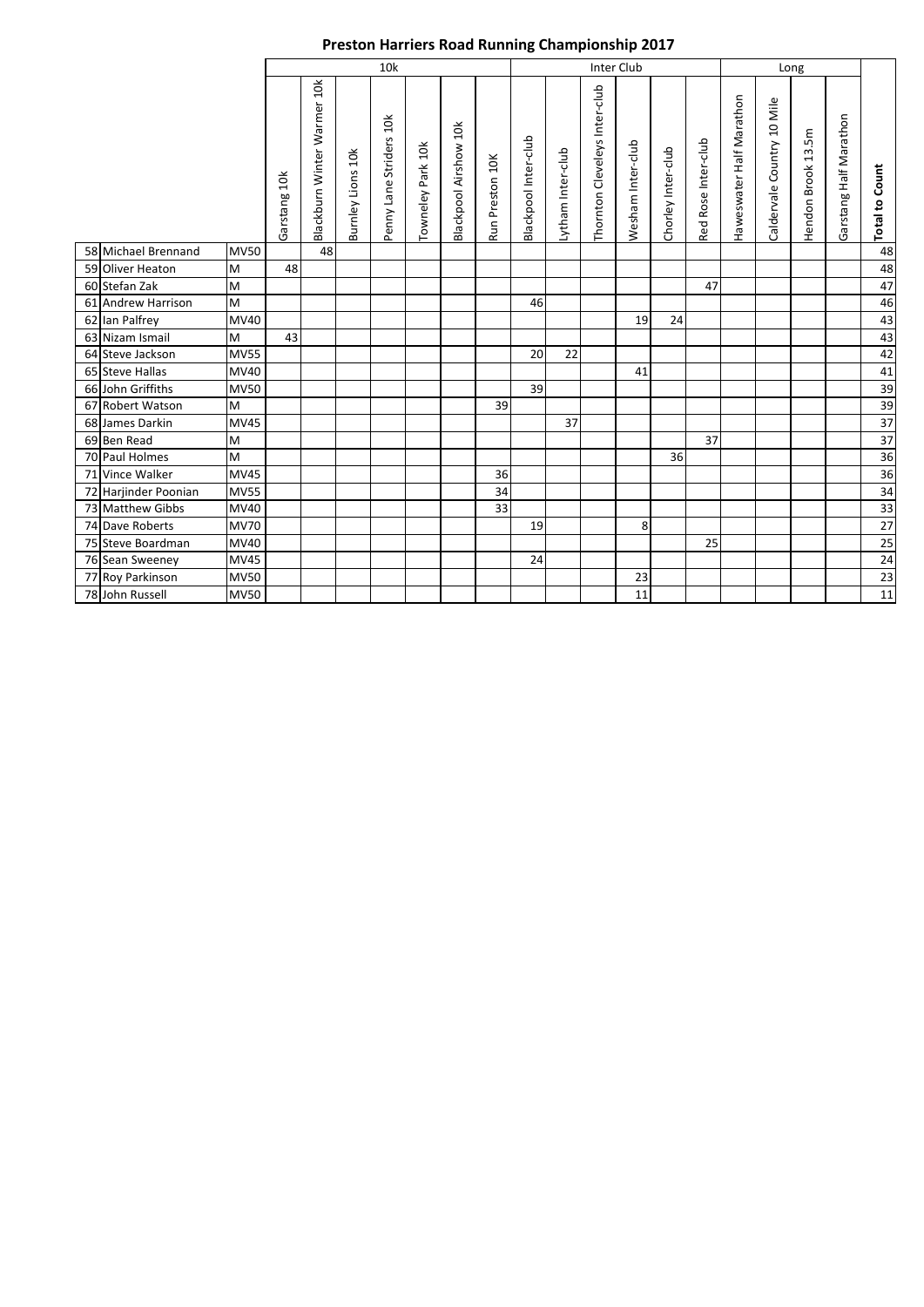|                      |             |              |                             |                   | 10k                     |                   |                       |                 |                      |                   | <b>Inter Club</b>             |                   |                    |                     |                          | Long                       |                    |                        |                       |
|----------------------|-------------|--------------|-----------------------------|-------------------|-------------------------|-------------------|-----------------------|-----------------|----------------------|-------------------|-------------------------------|-------------------|--------------------|---------------------|--------------------------|----------------------------|--------------------|------------------------|-----------------------|
| Men Vet 40           |             | Garstang 10k | Blackburn Winter Warmer 10k | Burnley Lions 10k | Penny Lane Striders 10k | Towneley Park 10k | Blackpool Airshow 10k | Run Preston 10K | Blackpool Inter-club | Lytham Inter-club | Thornton Cleveleys Inter-club | Wesham Inter-club | Chorley Inter-club | Red Rose Inter-club | Haweswater Half Marathon | Caldervale Country 10 Mile | Hendon Brook 13.5m | Garstang Half Marathon | <b>Total to Count</b> |
| 1 Rob Affleck        | <b>MV45</b> | 52           |                             |                   |                         |                   |                       |                 | 52                   | 52                |                               | 52                | 52                 |                     |                          |                            |                    | 52                     | 312                   |
| 2 Gary Pennington    | <b>MV45</b> |              |                             |                   |                         |                   |                       | 52              |                      |                   | 52                            |                   | 48                 | 52                  |                          | 52                         |                    |                        | 256                   |
| 3 Neil McDonald      | <b>MV45</b> |              |                             |                   |                         |                   |                       |                 | 47                   | 46                | 46 44                         |                   | 45                 | 47                  |                          |                            |                    | 50                     | 236                   |
| 4 Andy Acklam        | <b>MV45</b> | 50           |                             |                   |                         |                   |                       |                 | 45                   | 44                | 44                            | 42                |                    |                     |                          |                            |                    |                        | 225                   |
| 5 Kenny Gawne Snr    | MV45        |              |                             |                   |                         |                   |                       | 46              |                      |                   | 41                            |                   | 43                 | 43                  |                          |                            |                    | 48                     | 221                   |
| 6 Dave Watson        | MV45        |              |                             |                   |                         |                   |                       |                 | 50                   | 47                | 48 47                         |                   | 47                 | 48                  |                          |                            |                    |                        | 193                   |
| 7 Phil Davies        | MV45        |              |                             |                   |                         |                   |                       | 47              |                      | 41                |                               | 35                |                    |                     |                          | 50                         |                    |                        | 173                   |
| 8 Greg O'Brien       | <b>MV45</b> |              |                             |                   |                         |                   |                       | 48              | 44                   |                   |                               | 37                |                    | 44                  |                          |                            |                    |                        | 173                   |
| 9 Steve Mort         | MV40        |              |                             |                   |                         |                   |                       |                 |                      | 42                | 42                            | 36                |                    |                     | 50                       |                            |                    |                        | 170                   |
| 10 Gethin Butler     | <b>MV45</b> |              |                             |                   |                         |                   |                       |                 |                      | 50                |                               | 50                | 50                 |                     |                          |                            |                    |                        | 150                   |
| 11 Kevin Hunt        | MV45        |              |                             |                   |                         |                   |                       |                 |                      | 48                |                               | 48                |                    | 50                  |                          |                            |                    |                        | 146                   |
| 12 Steve Townhill    | MV40        |              |                             |                   |                         |                   |                       |                 |                      |                   | 45                            | 43                |                    |                     | 52                       |                            |                    |                        | 140                   |
| 13 Andy Whaley       | MV40        |              |                             |                   |                         |                   |                       |                 |                      |                   | 47                            | 46                | 46                 |                     |                          |                            |                    |                        | 139                   |
| 14 Dave Wakefield    | MV45        |              |                             |                   |                         |                   |                       | 44              | 42                   |                   | 40                            |                   |                    |                     |                          |                            |                    |                        | 126                   |
| 15 Chris Wales       | MV40        |              |                             |                   |                         |                   |                       |                 | 48                   |                   |                               |                   |                    | 46                  |                          |                            |                    |                        | 94                    |
| 16 Steve Needham     | <b>MV40</b> |              |                             |                   |                         |                   |                       |                 |                      | 43                |                               |                   |                    |                     | 48                       |                            |                    |                        | 91                    |
| 17 Russell Codd      | <b>MV40</b> |              |                             |                   |                         |                   |                       | 50              |                      |                   |                               | 40                |                    |                     |                          |                            |                    |                        | 90                    |
| 18 Stephen Bonsu     | MV40        |              |                             |                   |                         |                   |                       |                 | 46                   |                   |                               | 38                |                    |                     |                          |                            |                    |                        | 84                    |
| 19 Steve Needham     | MV40        |              |                             |                   |                         |                   |                       |                 |                      |                   | 43                            | 41                |                    |                     |                          |                            |                    |                        | 84                    |
| 20 Ian Palfrey       | MV40        |              |                             |                   |                         |                   |                       |                 |                      |                   |                               | 39                | 44                 |                     |                          |                            |                    |                        | 83                    |
| 21 Matt Livingstone  | MV40        |              |                             |                   |                         |                   |                       |                 |                      |                   | 50                            |                   |                    |                     |                          |                            |                    |                        | 50                    |
| 22 James Darkin      | <b>MV45</b> |              |                             |                   |                         |                   |                       |                 |                      | 45                |                               |                   |                    |                     |                          |                            |                    |                        | 45                    |
| 23 Steve Hallas      | <b>MV40</b> |              |                             |                   |                         |                   |                       |                 |                      |                   |                               | 45                |                    |                     |                          |                            |                    |                        | 45                    |
| 24 Steve Boardman    | MV45        |              |                             |                   |                         |                   |                       |                 |                      |                   |                               |                   |                    | 45                  |                          |                            |                    |                        | 45                    |
| 25 Vince Walker      | MV45        |              |                             |                   |                         |                   |                       | 45              |                      |                   |                               |                   |                    |                     |                          |                            |                    |                        | 45                    |
| 26 Sean Sweeney      | MV45        |              |                             |                   |                         |                   |                       |                 | 43                   |                   |                               |                   |                    |                     |                          |                            |                    |                        | 43                    |
| 27 Matthew Gibbs     | <b>MV40</b> |              |                             |                   |                         |                   |                       | 43              |                      |                   |                               |                   |                    |                     |                          |                            |                    |                        | 43                    |
| Men Vet 50           |             |              |                             |                   |                         |                   |                       |                 |                      |                   |                               |                   |                    |                     |                          |                            |                    |                        |                       |
| 1 Peter Cowling      | <b>MV50</b> |              |                             |                   |                         | 52                | 52                    | 52              | 48                   |                   |                               | 48 48             |                    | 50                  |                          | 52                         |                    | 52                     | 406                   |
| 2 Andrew Tranter     | <b>MV50</b> |              |                             |                   | 50                      | 50                | 50                    | 50              |                      | 48                | 50                            | 45                |                    |                     |                          | 50                         |                    |                        | 393                   |
| 3 Phil Lakeland      | <b>MV55</b> | 52           |                             |                   |                         |                   |                       |                 | 46                   | 45                | 45 41                         |                   | 44                 | 44                  |                          |                            |                    |                        | 276                   |
| 4 Billy Johnstone    | <b>MV50</b> |              |                             |                   |                         |                   |                       |                 | 52                   | 52                |                               | 50                | 50                 | 52                  |                          |                            |                    |                        | 256                   |
| 5 Ian Bebbington     | <b>MV50</b> |              |                             |                   |                         |                   |                       |                 | 45                   | 46                | 46                            | 43                |                    | 45                  |                          |                            |                    |                        | 225                   |
| 6 Mark Lee           | <b>MV50</b> |              |                             |                   |                         |                   |                       |                 |                      | 50                |                               | 52                | 52                 |                     |                          |                            |                    |                        | 154                   |
| 7 Brian Dewhurst     | <b>MV50</b> |              |                             |                   |                         |                   |                       |                 |                      | 47                | 52                            | 47                |                    |                     |                          |                            |                    |                        | 146                   |
| 8 Ashaf Kazee        | <b>MV50</b> |              |                             |                   |                         |                   |                       | 48              |                      |                   | 48                            |                   | 46                 |                     |                          |                            |                    |                        | 142                   |
| 9 Dale Wallis        | MV50        |              |                             |                   |                         |                   |                       |                 |                      |                   | 47                            |                   | 47                 | 46                  |                          |                            |                    |                        | 140                   |
| 10 Michael Brown     | <b>MV55</b> |              |                             |                   |                         |                   |                       |                 | 47                   |                   |                               | 44                | 45                 |                     |                          |                            |                    |                        | 136                   |
| 11 Steve Jackson     | <b>MV55</b> |              |                             |                   |                         |                   |                       |                 | 44                   | 44                |                               |                   |                    | 47                  |                          |                            |                    |                        | 135                   |
| 12 Mark Billington   | <b>MV50</b> |              |                             |                   | 52                      |                   |                       |                 |                      |                   |                               |                   |                    | 48                  |                          |                            |                    |                        | 100                   |
| 13 Michael Brennand  | <b>MV50</b> |              | 52                          |                   |                         |                   |                       |                 |                      |                   |                               |                   |                    |                     |                          |                            |                    |                        | 52                    |
| 14 Alan Metcalf      | <b>MV55</b> |              |                             |                   |                         |                   |                       |                 |                      |                   |                               |                   |                    |                     | 52                       |                            |                    |                        | 52                    |
| 15 John Griffiths    | <b>MV50</b> |              |                             |                   |                         |                   |                       |                 | 50                   |                   |                               |                   |                    |                     |                          |                            |                    |                        | 50                    |
| 16 Harjinder Poonian | <b>MV55</b> |              |                             |                   |                         |                   |                       | 47              |                      |                   |                               |                   |                    |                     |                          |                            |                    |                        | 47                    |
| 17 Roy Parkinson     | <b>MV50</b> |              |                             |                   |                         |                   |                       |                 |                      |                   |                               | 46                |                    |                     |                          |                            |                    |                        | 46                    |
| 18 John Russell      | <b>MV50</b> |              |                             |                   |                         |                   |                       |                 |                      |                   |                               | 42                |                    |                     |                          |                            |                    |                        | 42                    |
| Men Vet 60           |             |              |                             |                   |                         |                   |                       |                 |                      |                   |                               |                   |                    |                     |                          |                            |                    |                        |                       |
| 1 Alan Appleby       | MV65        | 52           | 52                          |                   |                         |                   |                       |                 |                      | 52                | 52 50                         |                   | 52 50              |                     | 52                       |                            | 52 52              |                        | 364                   |
| 2 Kevin Hesketh      | MV60        |              |                             |                   |                         |                   |                       |                 | 52                   |                   |                               | 52                |                    | 52                  |                          |                            |                    |                        | 156                   |
| 3 Mick McLoughlin    | MV60        |              |                             |                   |                         |                   |                       |                 | 50                   | 50                |                               |                   |                    |                     |                          |                            |                    |                        | 100                   |
| 4 Dave Roberts       | <b>MV70</b> |              |                             |                   |                         |                   |                       |                 | 48                   |                   |                               | 48                |                    |                     |                          |                            |                    |                        | 96                    |
| 5 Steve Taylor       | MV60        |              |                             | 52                |                         |                   |                       |                 |                      |                   |                               |                   |                    |                     |                          |                            |                    |                        | 52                    |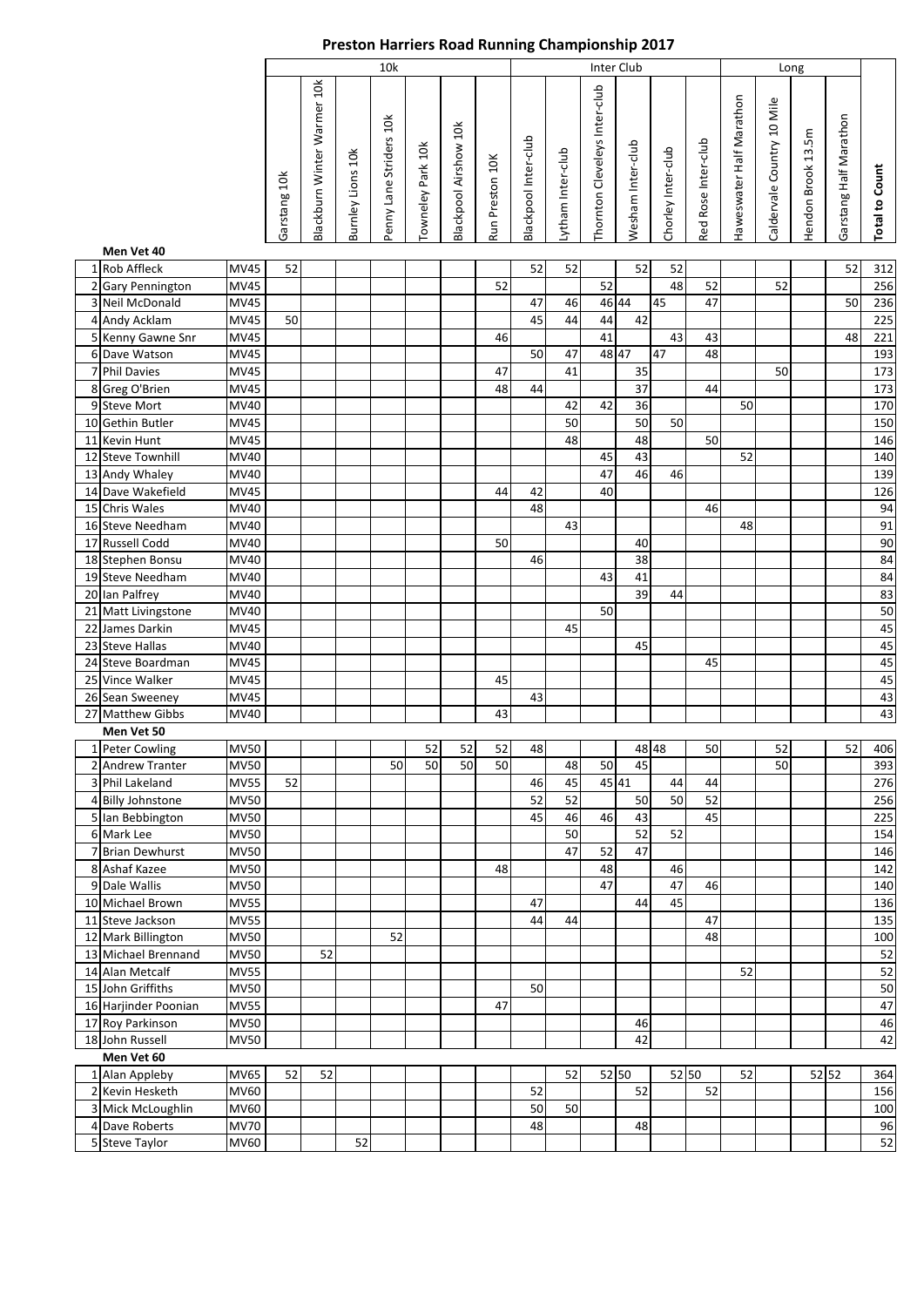|                        |                |              |                             |                   | 10k                     |                   |                       |                 |                      |                   |                               | <b>Inter Club</b> |                    |                     |                          |                            | Long               |                        |                       |
|------------------------|----------------|--------------|-----------------------------|-------------------|-------------------------|-------------------|-----------------------|-----------------|----------------------|-------------------|-------------------------------|-------------------|--------------------|---------------------|--------------------------|----------------------------|--------------------|------------------------|-----------------------|
|                        |                | Garstang 10k | Blackburn Winter Warmer 10k | Burnley Lions 10k | Penny Lane Striders 10k | Towneley Park 10k | Blackpool Airshow 10k | Run Preston 10K | Blackpool Inter-club | Lytham Inter-club | Thornton Cleveleys Inter-club | Wesham Inter-club | Chorley Inter-club | Red Rose Inter-club | Haweswater Half Marathon | Caldervale Country 10 Mile | Hendon Brook 13.5m | Garstang Half Marathon | <b>Total to Count</b> |
| <b>Women Overall</b>   |                |              |                             |                   |                         |                   |                       |                 |                      |                   |                               |                   |                    |                     |                          |                            |                    |                        |                       |
| 1 Dorothy Parkes       | F              | 50           | 50                          | 52                |                         |                   |                       | 50              | 45                   |                   | 43                            |                   | 43                 | 46                  | 52                       |                            |                    |                        | 388                   |
| 2 Julie Tyrer          | <b>FV40</b>    |              |                             | 48                | 48                      |                   | 50                    | 47              |                      |                   | 44                            | 43                | 45 43              |                     |                          |                            |                    | 48                     | 373                   |
| 3 Sue Wickham          | FV55           |              | 47                          | 47                | 50                      | 48                | 48 44                 |                 |                      | 36                | 41                            | 42                | 4139               |                     | 50                       |                            |                    | 50                     | 370                   |
| 4 Olga Wiggins         | F              | 46           |                             | 50                | 47                      |                   |                       | 42              |                      | 40                | 40                            | 40                |                    |                     | 40 48                    | 52                         | 52                 |                        | 367                   |
| 5 Angela Tranter       | <b>FV50</b>    |              | 44                          |                   | 46                      | 47                | 47                    | 48              | 42 39                |                   | 39                            | 41                |                    |                     |                          | 50                         |                    |                        | 360                   |
| 6 Kari Edwards         | <b>FV45</b>    | 45           |                             |                   | 44                      | 46                | 46                    |                 |                      | 40 32             |                               | 38 37             |                    | 37                  |                          | 48                         |                    |                        | 344                   |
| 7 Sarah Wilson         |                |              |                             |                   |                         | 50                |                       |                 | 48                   |                   | 48                            | 48 46             |                    | 52                  |                          |                            |                    | 52                     | 298                   |
| 8 Vicki Sherrington    | <b>FV45</b>    | 52           |                             |                   |                         |                   |                       |                 |                      | 44                |                               | 45                | 47                 | 50                  |                          |                            |                    |                        | 238                   |
| 9 Amanda French        | <b>FV55</b>    |              | 42                          |                   |                         |                   |                       |                 | 44                   | 38                |                               | 42 35             | 42                 |                     |                          |                            |                    |                        | 208                   |
| 10 Jade Bebbington     | F              |              |                             |                   |                         |                   |                       |                 |                      | 46 43             | 46                            | 47                |                    | 47                  |                          |                            |                    |                        | 186                   |
| 11 Linda Roberts       | <b>FV60</b>    |              |                             |                   |                         |                   |                       | 46              |                      |                   |                               | 44                | 44                 | 44                  |                          |                            |                    |                        | 178                   |
| 12 Helen Boyer         | <b>FV40</b>    |              |                             | 46                | 45                      |                   |                       |                 | 41                   |                   | 37                            |                   |                    |                     |                          |                            |                    |                        | 169                   |
| 13 Maureen Kirby       | <b>FV65</b>    |              |                             |                   |                         |                   |                       |                 |                      | 37                | 38                            | 39                | 40                 | 41                  |                          |                            |                    |                        | 158                   |
| 14 Lyndsey French      | F              |              | 43                          |                   |                         |                   |                       |                 |                      | 35                |                               | 37                | 38                 |                     |                          |                            |                    |                        | 153                   |
| 15 Nita Naik           | <b>FV45</b>    |              |                             |                   |                         |                   |                       | 41              |                      | 33                |                               |                   | 36                 | 38                  |                          |                            |                    |                        | 148                   |
| 16 Tracy Young         | <b>FV50</b>    |              |                             |                   |                         |                   |                       | 39              |                      | 31                |                               |                   | 35                 | 36                  |                          |                            |                    |                        | 141                   |
| 17 Sonya Gandhi        | Ë              |              |                             |                   |                         |                   |                       |                 | 47                   | 42                |                               |                   |                    | 48                  |                          |                            |                    |                        | 137                   |
| 18 Sinead Sweeney      | <b>FV40</b>    |              |                             |                   |                         |                   |                       | 45              | 43                   | 41                |                               |                   |                    |                     |                          |                            |                    |                        | 129                   |
| 19 Katey Foster        | F              |              |                             |                   |                         |                   |                       |                 |                      |                   |                               | 52                | 52                 |                     |                          |                            |                    |                        | 104                   |
| 20 Emma Hargreaves     | $\overline{F}$ |              |                             |                   |                         |                   |                       |                 |                      | 52                |                               |                   | 50                 |                     |                          |                            |                    |                        | 102                   |
| 21 Victoria Cowling    | F              |              |                             |                   |                         | 52                |                       |                 |                      |                   |                               | 50                |                    |                     |                          |                            |                    |                        | 102                   |
| 22 Marian Hesketh      | <b>FV60</b>    |              |                             |                   |                         |                   |                       |                 | 52                   | 50                |                               |                   |                    |                     |                          |                            |                    |                        | 102                   |
| 23 Loy Kalasiram       | <b>FV45</b>    |              |                             |                   |                         |                   |                       |                 | 50                   |                   | 50                            |                   |                    |                     |                          |                            |                    |                        | 100                   |
| 24 Melanie Haworth     | <b>FV40</b>    | 48           | 46                          |                   |                         |                   |                       |                 |                      |                   |                               |                   |                    |                     |                          |                            |                    |                        | 94                    |
| 25 Vikki Duckett       | <b>FV40</b>    |              |                             |                   |                         |                   |                       |                 |                      | 45                |                               |                   | 48                 |                     |                          |                            |                    |                        | 93                    |
| 26 Amanda Ridgley      | <b>FV40</b>    |              |                             |                   |                         |                   |                       |                 |                      | 46                | 47                            |                   |                    |                     |                          |                            |                    |                        | 93                    |
| 27 Heidi Kirby         | <b>FV40</b>    |              |                             |                   |                         |                   |                       |                 |                      |                   | 45                            |                   |                    | 45                  |                          |                            |                    |                        | 90                    |
| 28 Emily Molloy        | F              |              |                             |                   |                         |                   |                       |                 |                      | 34                |                               |                   | 39                 |                     |                          |                            |                    |                        | 73                    |
| 29 Alison Rushton      | <b>FV40</b>    |              | 52                          |                   |                         |                   |                       |                 |                      |                   |                               |                   |                    |                     |                          |                            |                    |                        | $\overline{52}$       |
| 30 Susan Ashcroft      | <b>FV55</b>    |              |                             |                   | 52                      |                   |                       |                 |                      |                   |                               |                   |                    |                     |                          |                            |                    |                        | 52                    |
| 31 Charlotte Rawcliffe | F              |              |                             |                   |                         |                   |                       |                 |                      |                   | 52                            |                   |                    |                     |                          |                            |                    |                        | 52                    |
| 32 Kelly Grainger      | F              |              |                             |                   |                         |                   | 52                    |                 |                      |                   |                               |                   |                    |                     |                          |                            |                    |                        | 52                    |
| 33 Sophie Rotherham    | F              |              |                             |                   |                         |                   |                       | 52              |                      |                   |                               |                   |                    |                     |                          |                            |                    |                        | 52                    |
| 34 Emma Essex-Crosby   | F              |              |                             |                   |                         |                   |                       |                 |                      | 48                |                               |                   |                    |                     |                          |                            |                    |                        | 48                    |
| 35 Karlyn Forrest      | F              |              | 48                          |                   |                         |                   |                       |                 |                      |                   |                               |                   |                    |                     |                          |                            |                    |                        | 48                    |
| 36 Jenny Wren          | F              |              |                             |                   |                         |                   |                       |                 |                      | 47                |                               |                   |                    |                     |                          |                            |                    |                        | 47                    |
| 37 Felicity Cross      | <b>FV60</b>    | 47           |                             |                   |                         |                   |                       |                 |                      |                   |                               |                   |                    |                     |                          |                            |                    |                        | 47                    |
| 38 Juliet Sherrington  | F              |              |                             |                   |                         |                   |                       |                 |                      |                   |                               | 46                |                    |                     |                          |                            |                    |                        | 46                    |
| 39 Judith Deakin       | <b>FV70</b>    |              | 45                          |                   |                         |                   |                       |                 |                      |                   |                               |                   |                    |                     |                          |                            |                    |                        | 45                    |
| 40 Tracey Magee        | <b>FV40</b>    |              |                             |                   |                         |                   |                       | 43              |                      |                   |                               |                   |                    |                     |                          |                            |                    |                        | 43                    |
| 41 Jess Robertson      | F              |              |                             |                   |                         |                   |                       |                 |                      |                   |                               |                   |                    | 42                  |                          |                            |                    |                        | 42                    |
| 42 Sarah Clubb         | <b>FV45</b>    |              |                             |                   |                         |                   |                       | 40              |                      |                   |                               |                   |                    |                     |                          |                            |                    |                        | 40                    |
| 43 Sue Rennie          | <b>FV60</b>    |              |                             |                   |                         |                   |                       | 38              |                      |                   |                               |                   |                    |                     |                          |                            |                    |                        | 38                    |
| 44 Dawn French         | <b>FV55</b>    |              |                             |                   |                         |                   |                       |                 |                      |                   |                               | 36                |                    |                     |                          |                            |                    |                        | 36                    |
|                        |                |              |                             |                   |                         |                   |                       |                 |                      |                   |                               |                   |                    |                     |                          |                            |                    |                        |                       |